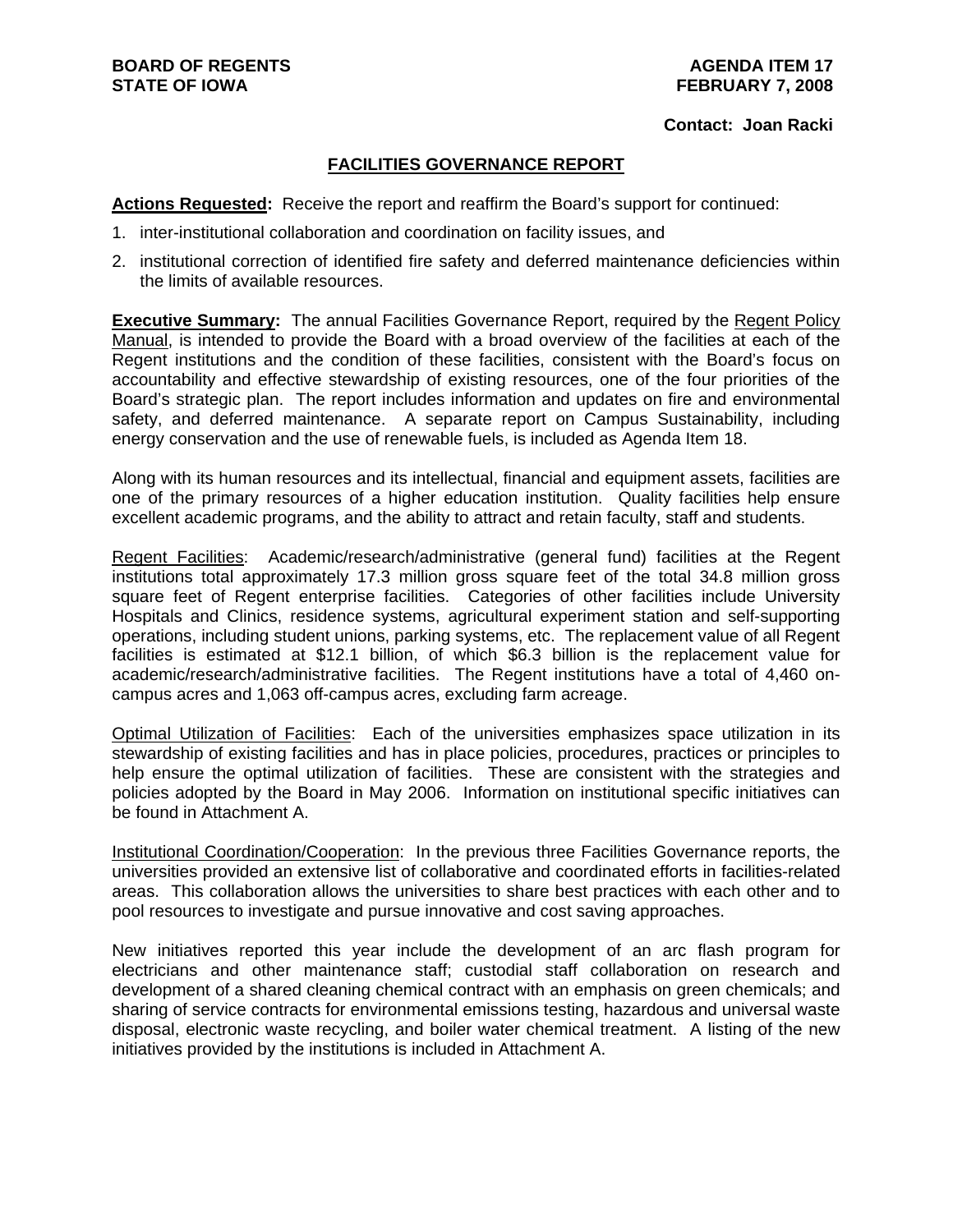# **BOARD OF REGENTS AGENUS AGENDA ITEM 17 STATE OF IOWA** PAGE 2

Fire and Environmental Safety Deficiencies and Deferred Maintenance: Fire safety deficiencies (identified by the State Fire Marshal, other entities engaged in fire safety reviews, or institutional personnel) and deferred maintenance (repair or replacement of all, or a part of, an existing capital asset that was not repaired or replaced at the appropriate time because of a lack of funds) can be corrected as individual projects, incorporated into major renovations / rehabilitations, or eliminated through the demolition of structures. The Board's FY 2009 capital request, approved at its September 2007 meeting, includes \$50 million for individual projects to correct fire safety and deferred maintenance deficiencies. Governor Culver's FY 2009 budget includes \$10 million for these items.

The State Fire Marshal's Office and other external entities have identified fire safety deficiencies in general fund facilities which the institutions have estimated would cost \$9.3 million to correct; this amount is approximately \$1 million higher than the amount reported for Fall 2006. It is important to note that identified, potentially life-threatening fire safety deficiencies are promptly addressed and corrected, or facilities are closed until they can be made safe. Other identified deficiencies are prioritized for correction. Progress in addressing fire safety issues will continue to be challenged by new safety standards, aging buildings, and changes in building usage.

For Fall 2007, the Regent institutions report a total of \$459.2 million in deferred maintenance in general fund facilities and utilities, excluding on-going renovation projects, FY 2008 planned projects, and the deferred maintenance to be corrected as components of the major renovation projects authorized by recent academic building revenue bonding legislation. This total is \$2.7 million (0.6%) higher than the amount reported for Fall 2006 (\$456.5 million); however, due to higher construction costs during the last year, the dollar amount of deferred maintenance reported for Fall 2006 would total approximately \$479 million in current dollars. Thus, the renovation projects to be undertaken through the bonding authorization will have a significant impact in reducing the amount of deferred maintenance.

Deferred maintenance and fire safety projects can also be undertaken as individual projects; the operating budget reductions in the mid-2000s negatively impacted the ability of the institutions to reduce fire and environmental safety deficiencies and correct deferred maintenance since operating budget building repair funds provided the largest fund source for the projects completed from FY 1993 – FY 2007. Further information is included in Attachment B.

**Report Organization:** The report includes the following attachments:

| Section                                                                         | ιαe      |
|---------------------------------------------------------------------------------|----------|
| <b>Attachment A - Background</b>                                                | 3        |
| <b>Attachment B - Fire and Environmental Safety</b><br>and Deferred Maintenance | 6        |
| Table 1<br>Table 2                                                              | 11<br>12 |
|                                                                                 |          |

H:\BF\2008\feb08\0208\_ITEM17.doc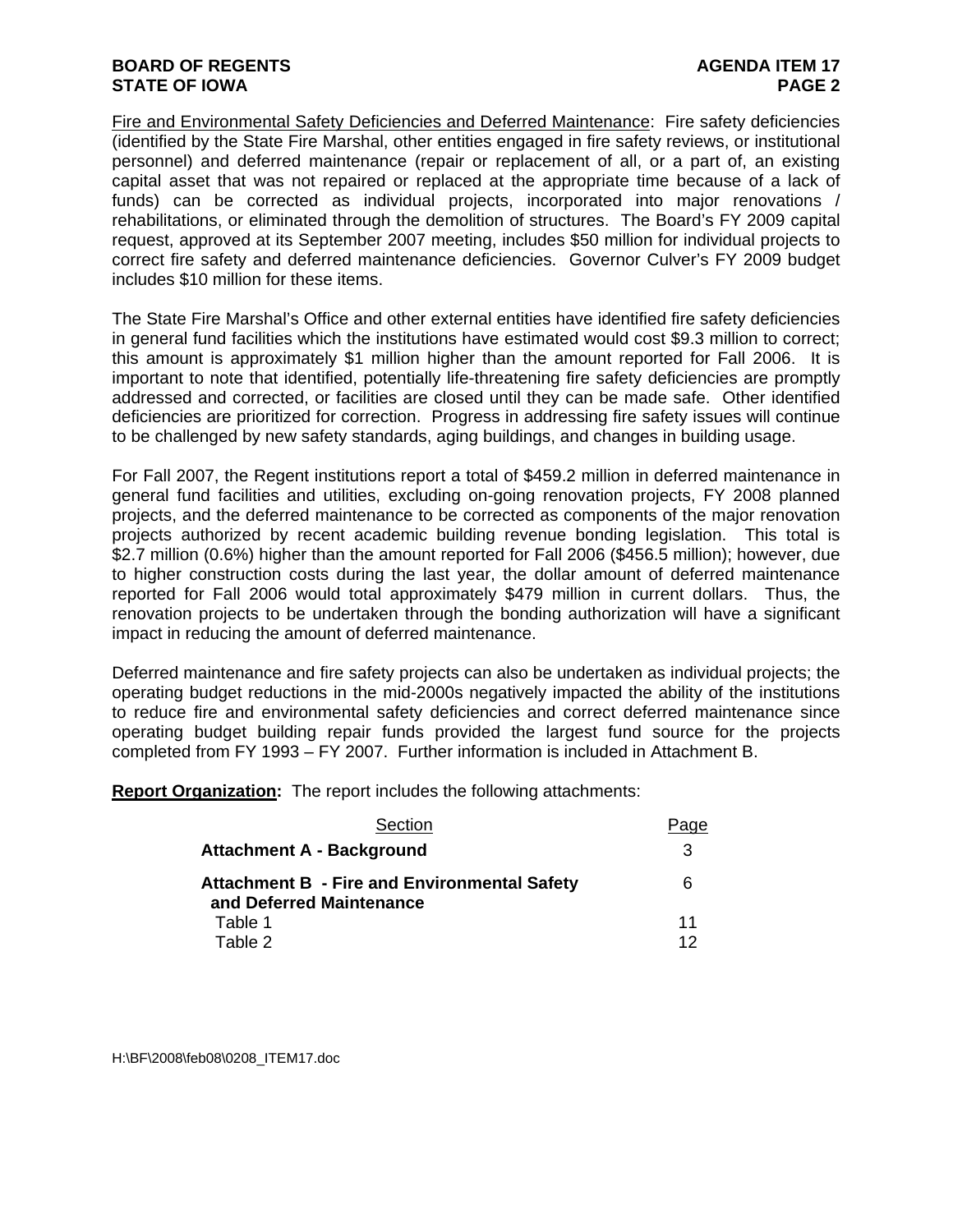# **BACKGROUND**

**Campus Facilities:** Regent facilities total 34.8 million gross square feet; approximately 21 percent of the square footage was constructed during the period 1961-1970. This construction "boom" was similar to the "boom" found among other higher education institutions in the United States.

The age of facilities is one of the factors contributing to the amount of deferred maintenance and the presence of fire safety deficiencies. Renovation provides a means to modernize facilities to meet current needs and to address deferred maintenance and fire safety deficiencies. The following table summarizes, by year of construction, the Regent institutional total gross square footage (GSF) and academic/research/administrative (including Oakdale) total GSF.

|                                                                                        | <b>Regent Total Square</b><br>Footage                                                                |                                                                   | Academic/Research/<br><b>Administrative Square</b><br>Footage*                        |                                                                  |  |  |  |  |  |
|----------------------------------------------------------------------------------------|------------------------------------------------------------------------------------------------------|-------------------------------------------------------------------|---------------------------------------------------------------------------------------|------------------------------------------------------------------|--|--|--|--|--|
| Years                                                                                  | <b>GSF</b> of Intial<br>Construction                                                                 | Percent<br>of Total                                               | <b>GSF</b> of Intial<br>Construction                                                  | Percent of<br>Total                                              |  |  |  |  |  |
| Pre-1930<br>1931-1950<br>1951-1960<br>1961-1970<br>1971-1980<br>1981-1990<br>1991-2000 | 5,440,828<br>1,924,243<br>2,369,159<br>7,279,973<br>5,606,364<br>3,982,374<br>4,814,494<br>3,430,930 | 15.61<br>5.52<br>6.80<br>20.89<br>16.09<br>11.43<br>13.82<br>9.85 | 3,800,691<br>1,039,500<br>927,952<br>2,912,226<br>3,357,616<br>1.682.064<br>2,092,254 | 21.95<br>6.00<br>5.36<br>16.82<br>19.39<br>9.71<br>12.08<br>8.68 |  |  |  |  |  |
| $2001 - present$<br>Total                                                              | 34,848,365                                                                                           | 100.00                                                            | 1,502,280<br>17,314,583                                                               | 100.00                                                           |  |  |  |  |  |

\*Includes Oakdale

The total square footage by institution, by function, is as follows:

|                       | <b>SUI</b> | isu        | UNI       | ISD     | <b>IBSSS</b> | Total      |
|-----------------------|------------|------------|-----------|---------|--------------|------------|
| <b>Acad/Res/Admin</b> | 7,609,968  | 6,579,761  | 2,551,847 | 381,500 | 191,507      | 17,314,583 |
| <b>UIHC</b>           | 3,635,439  |            |           |         |              | 3,635,439  |
| <b>All Other</b>      | 5,639,230  | 6,227,079  | 2,032,034 |         |              | 13,898,343 |
| ITotal                | 16,884,637 | 12,806,840 | 4,583,881 | 381,500 | 191,507      | 34,848,365 |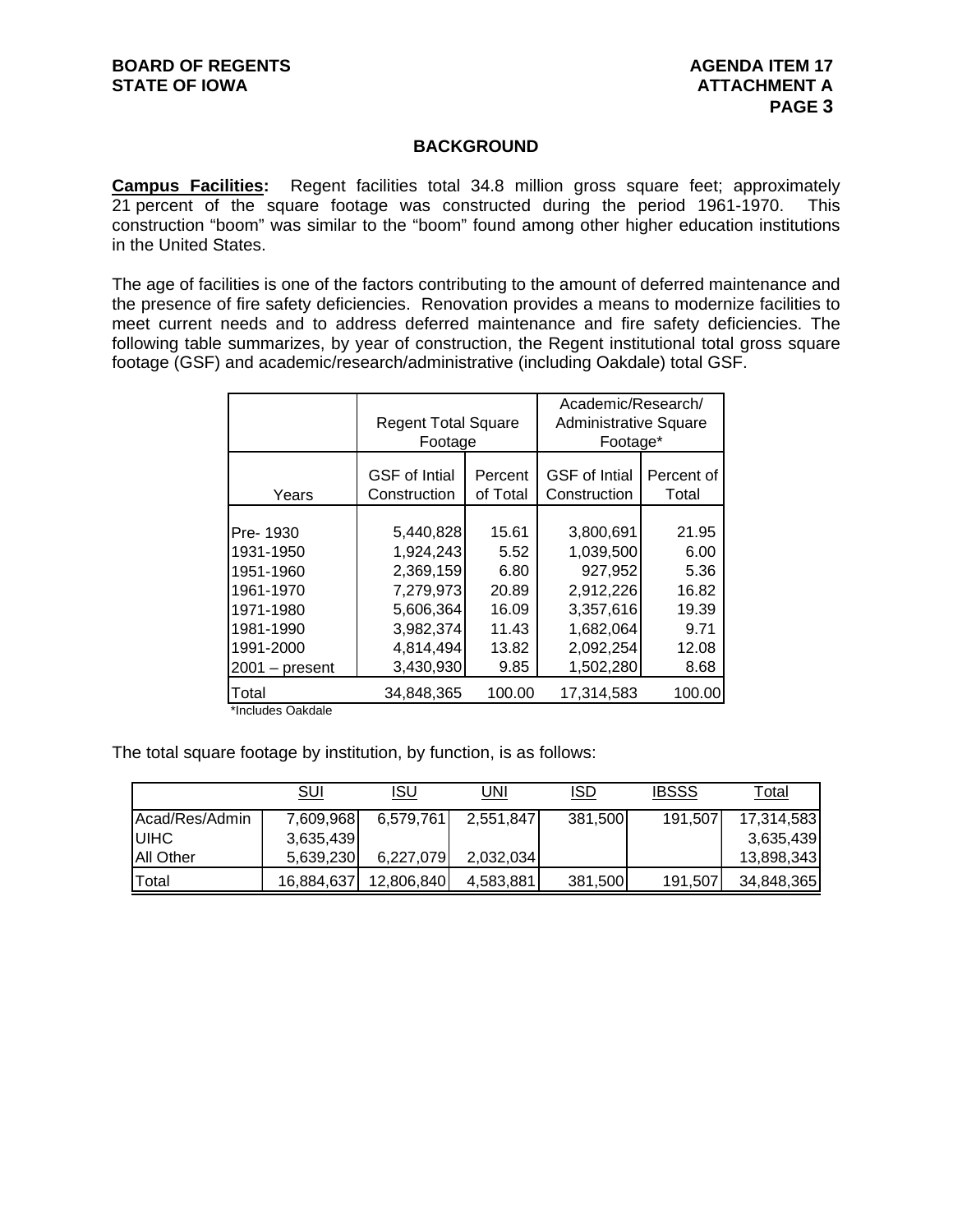# **BOARD OF REGENTS AGENUS AGENDA ITEM 17 STATE OF IOWA ATTACHMENT A**

**Capital Expenditures:** Since FY 2003, the Regent institutions have expended more than \$1.0 billion for capital projects with project costs exceeding \$250,000.

| Projects with Costs Exceeding \$250,000 - All Funds*<br>(\$ in millions) |                |         |      |            |      |            |      |            |      |         |  |  |  |
|--------------------------------------------------------------------------|----------------|---------|------|------------|------|------------|------|------------|------|---------|--|--|--|
|                                                                          |                | FY 2003 |      | FY 2004    |      | FY 2005    |      | FY 2006    |      | FY 2007 |  |  |  |
|                                                                          | #              |         | #    |            | #    |            | #    |            | #    |         |  |  |  |
|                                                                          | Proj           | Exp     | Proj | <b>Exp</b> | Proj | <b>Exp</b> | Proj | <b>Exp</b> | Proj | Exp     |  |  |  |
| <b>SUI</b>                                                               | 180            | \$79.5  | 199  | \$119.3    | 183  | \$167.6    | 183  | \$168.1    | 147  | \$133.2 |  |  |  |
| <b>ISU</b>                                                               | 74             | 75.3    | 58   | 82.3       | 60   | 45.7       | 69   | 38.6       | 61   | 62.4    |  |  |  |
| <b>UNI</b>                                                               | $\frac{28}{1}$ | 26.6    | 25   | 22.2       | 27   | 21.7       | 23   | 26.3       | 21   | 28.9    |  |  |  |
| Total                                                                    | 282            | \$181.4 | 282  | \$223.8    | 270  | \$235.0    | 275  | \$233.0    | 229  | \$224.5 |  |  |  |

The following table compares institutional expenditures for FY 2003 – FY 2007.

\* As submitted by the institutions to the Board Office on capital project status reports.

The expenditures are from all sources of funds including capital appropriations; building renewal (repair) funds; institutional road funds; gifts and grants; income from treasurer's temporary investments; proceeds of academic building, dormitory, telecommunications, and other revenue bond issues; and university hospitals building usage funds and revenue bonds.

**Optimal Utilization of Facilities:** In May 2006**,** the Board adopted policies and procedures on the optimal utilization of facilities. The University of Iowa reports that it integrates its decisions about space and, in the recent past, consultants were hired to develop an updated campus master plan and to evaluate the condition of University facilities. In recent years, the Provost drafted a policy requiring colleges to identify the spaces used by researchers and to evaluate the effectiveness of space allocations. The assignment of space is overseen by a committee comprised of representatives of the Offices of the Provost, Vice President for Research, and Finance & Operations. The Committee negotiates the transfer of available or marginally productive space to individuals or departments that are in a position to make more effective use of the space. Facilities Management's new space-management software, which is now in the first of two implementation phases, will provide accurate and timely space data to monitor and evaluate current space utilization and assignment opportunities.

Iowa State University reports that it has adopted policies, procedures and practices to provide for the optimal utilization of existing campus facilities. The University's Policy Manual states that space is a limited resource owned by the University and available for reallocation to support the University's mission. The University's approach emphasizes that the optimal use of space includes reallocation to meet the best use, remodeling when necessary to provide functionally appropriate facilities to meet program needs, and construction of new space if no other alternative is acceptable or available. One of the elements of the University's new Resource Management Model of budgeting is that units will pay the full operating costs of the space they use. The University reports that departments have become more engaged in the preliminary planning and design of capital projects, and in the impact of decisions made at these early stages on a project's life cycle costs.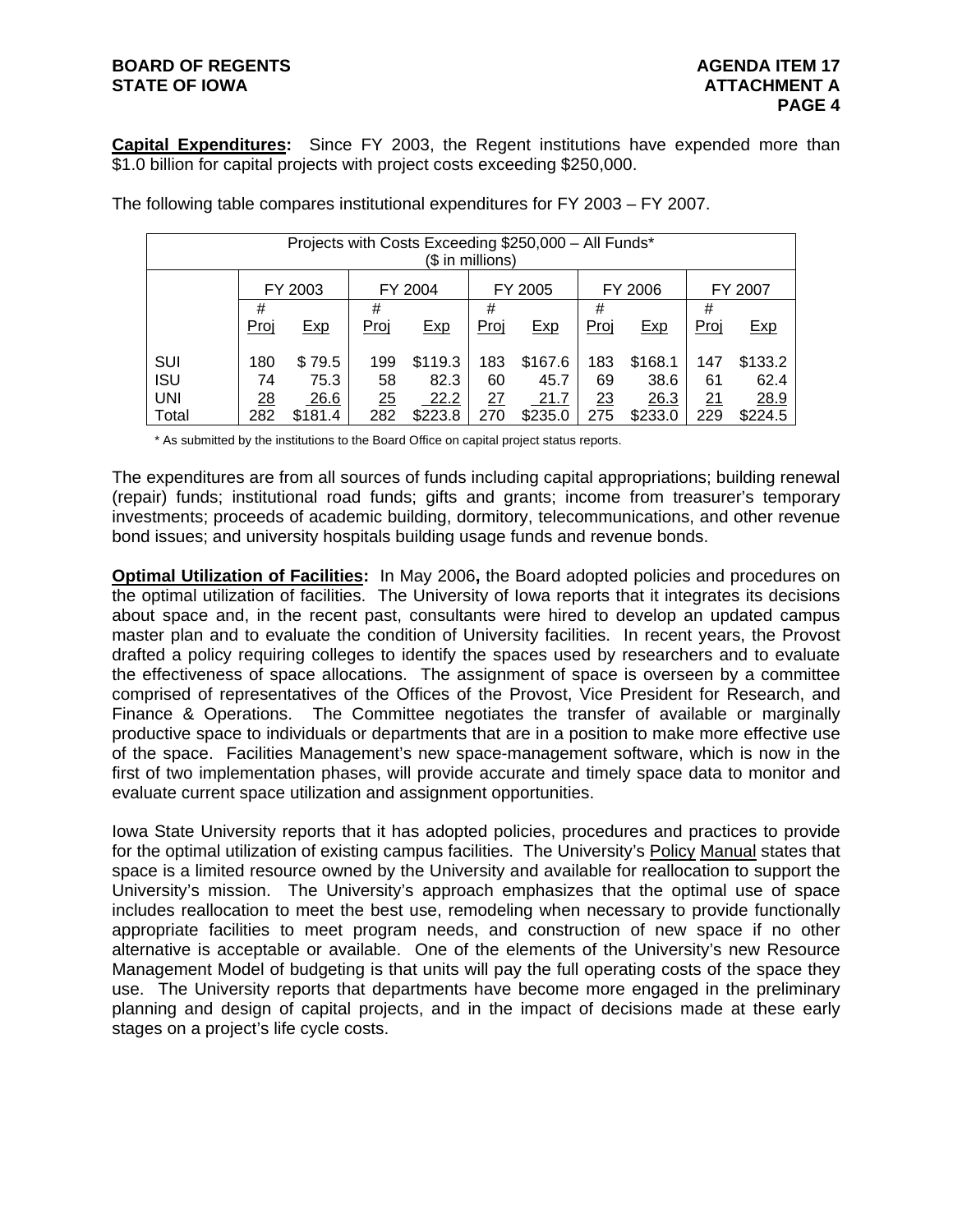As part of its Space Assignment Principles and Procedures, the University of Northern Iowa states that space on campus is University space and should be utilized for the maximum benefit of the entire University. All instructional space assignments are made by the Registrar's Office in consultation with the Dean's Academic Affairs Council. The Office may assign University classrooms or laboratories to a specific college or department for priority use while retaining the authority to schedule the space when not in use. The University's Facilities Planning Advisory Committee reviews and makes recommendations for the utilization of spaces vacated due to renovations or new construction.

The Iowa School for the Deaf utilizes its space as effectively as possible. Portions of facilities that are no longer needed for School functions have been leased out; the School reports that the relationships developed through these leases have been beneficial to all parties.

Iowa Braille and Sight Saving School continues to implement the Task Force recommendations including a key recommendation that the School "continue to improve efficiency and effectiveness of services supported by the Vinton site, faculty and staff…" The renovation of the second floor of Old Main has been completed, allowing for consolidation of functions within the main building. On December 26, 2007, President Bush signed into law H.R. 2764 which contains funding for AmeriCorps NCCC to establish a training/deployment site at the School. While details pertaining to this initiative are still being finalized, AmeriCorps will occupy Palmer and Rice Halls and anticipates being on site by July 1, 2008.

**Institutional Cooperation / Coordination:** The Regent universities continue to work together and coordinate efforts related to facilities. This collaboration allows the universities to share best practices and to pool resources to investigate and pursue innovative and cost saving approaches. Regularly scheduled meetings are held for custodial operations, maintenance, utilities, energy management, design and construction, landscape services and interior design personnel. Iowa State University Facilities Planning and Management is responsible for the administration of capital projects at the two special schools and provides technical consultation as needed.

New collaborative and coordinated efforts included in this year's institutional reports are:

- The universities are working jointly on the development of an arc flash program for electricians and other maintenance staff. (An arc flash, an explosive release of energy, takes place when a fault condition or short circuit occurs.)
- Revising the "Advertisement for Bids," with a goal of eliminating non-required language in publications, thus providing project cost savings.
- Sharing service contracts for environmental emissions testing, hazardous and universal waste disposal, electronic waste recycling, and boiler water chemical treatment.
- Staffs from the three university utility operations collaborated to create and implement a new power plant maintenance mechanic classification series; the staffs are currently working on a similar classification series for the plant operators.
- Custodial staffs from the three universities are collaborating on research and development of a shared cleaning chemical contract with an emphasis on green chemicals.
- Ongoing discussion of developing shared consultant and contractor evaluation forms.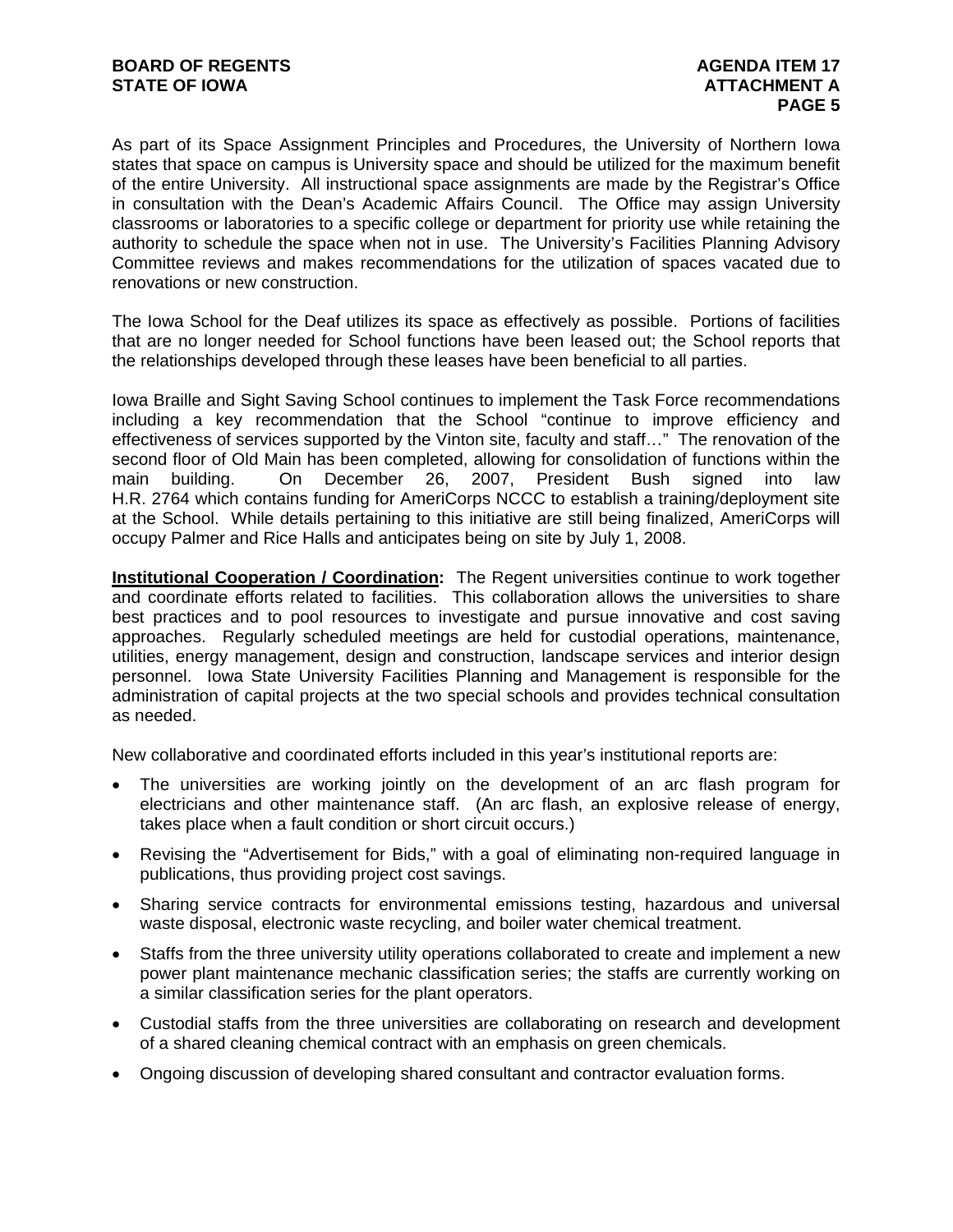# **FIRE AND ENVIRONMENTAL SAFETY AND DEFERRED MAINTENANCE**

### **BACKGROUND**

**Fire and Environmental Safety:** Fire and environmental safety standards are established by several agencies, including the State Fire Marshal and federal and state governmental regulatory entities. The State Fire Marshal's Office or other external entities may identify deficiencies during campus inspections, or campus personnel may note the deficiencies.

Potentially life-threatening deficiencies are promptly addressed and corrected, or the facilities are closed until they can be made safe. Lesser risks are prioritized using multiple factors including hazard assessments and regulatory requirements. Corrective work is undertaken as funds are available, or the fire safety improvements may be accomplished as part of a renovation project. Each year, there are subtractions to the list as work is accomplished. Additions to the list can result from the altered use of a space, which changes the applicable building code requirements, or the new identification of a deficiency due to different interpretations of the code. Thus, the amount needed to correct the deficiencies does not necessarily decline by the amount that institutions have expended since the previous inspection.

The Regent institutions cooperate with the State Fire Marshal in establishing fire safety priorities; each institution has a systematic method for determining the priority of fire safety improvements to be undertaken. Citations from the State Fire Marshal can be classified as (1) user [housekeeping or procedural items such as use of a doorstop to prop open a door], (2) maintenance [items that require no design and minimal expense, such as door repairs], or (3) other deficiencies [items for which the correction requires an outlay of funds beyond facility management maintenance funds; these items are prioritized].

Environmental safety deficiencies may be identified by campus personnel and regulatory entities. Environmental safety issues include asbestos, lead, underground storage tanks, spill prevention control and countermeasure plans, storm water pollution protection plans, polychlorinated biphenyls (PCBs), mercury, the clean air act, and radioactive sites.

**Deferred Maintenance:** For a number of years, the institutions and Board Office have used the following common definition: Deferred maintenance is the repair or replacement of all, or a part of, an existing capital asset that was not repaired or replaced at the appropriate time because of a lack of funds.

Deferred maintenance is dependent upon time and is sometimes referred to as "capital renewal backlog." Replacement of a building or infrastructure system or component when it should be replaced is building renewal, not deferred maintenance. Deferred maintenance results from inaction on normal maintenance, including planned and preventive maintenance, and renewal and replacement projects.

Adequate funding of regular maintenance can significantly extend the useful lives of facilities and their components. Adequate funding of building renewal is also needed to replace building components.

Deferred maintenance in higher education is a national problem and is partially the result of building booms that occurred during the 1960s and 1970s. The facilities built at that time have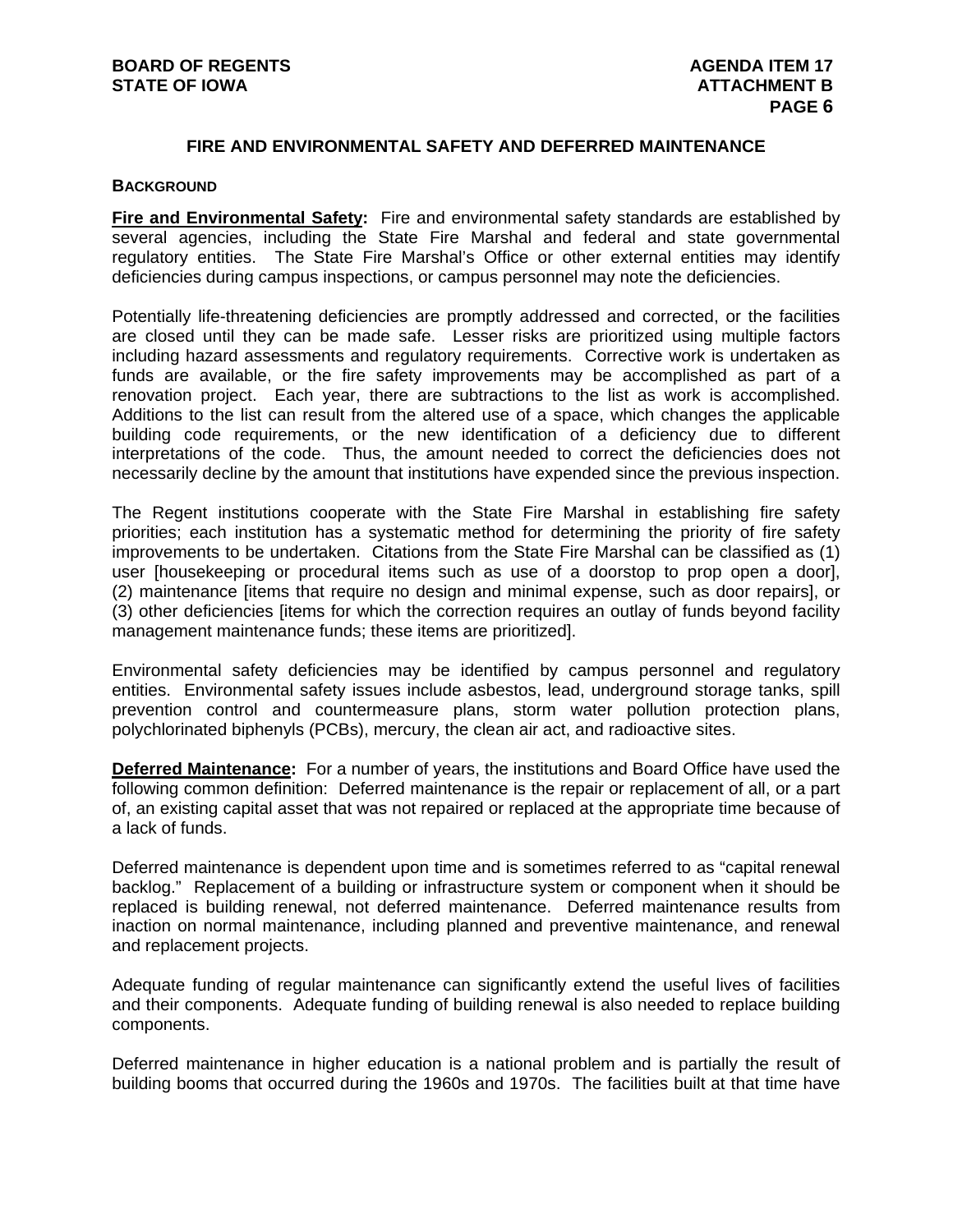aged and many of their component systems have reached the end of their design lives or have become obsolete.

**Funding Sources:** The Regent institutions have made major efforts to correct fire and environmental safety issues and deferred maintenance over the last several years and have received significant state assistance.

Major funding sources for fire safety and individual deferred maintenance projects (not including deferred maintenance items completed as part of renovations) completed from FY 1993 through FY 2007 at the universities and special schools include: general fund operating budgets (\$110.0 million); utility renewal and replacement funds (\$51.4 million); proceeds from academic building revenue bonds and capital appropriations (\$24.0 million), income from treasurer's temporary investments (\$21.7 million), and UIHC building usage funds (\$18.4 million).

**Building Repair Budgets:** As noted above, the largest source of funds to correct the identified. individual deficiencies has been operating budget building renewal (repair) funds. Thus, adequate funding of this item is a critical factor in reducing fire and environmental safety deficiencies and deferred maintenance, and minimizing future facility needs.

Due to significant budget reductions, Regent general education, operating budget building repair expenditures declined, in total, from a high of \$20.3 million in FY 2000 to a budgeted amount of \$16.0 million in FY 2008, as shown in the following graph.





\*FY 2008 budgeted amount as approved by Board in August 2007; UIHC not included.

The FY 2008 budgeted amount represents approximately 0.25% of the estimated \$6.3 billion replacement value of the university and special school general educational facilities and utilities. According to national standards, this percentage should, at a minimum, be equal to 1% of the replacement value of the facilities to prevent their further deterioration.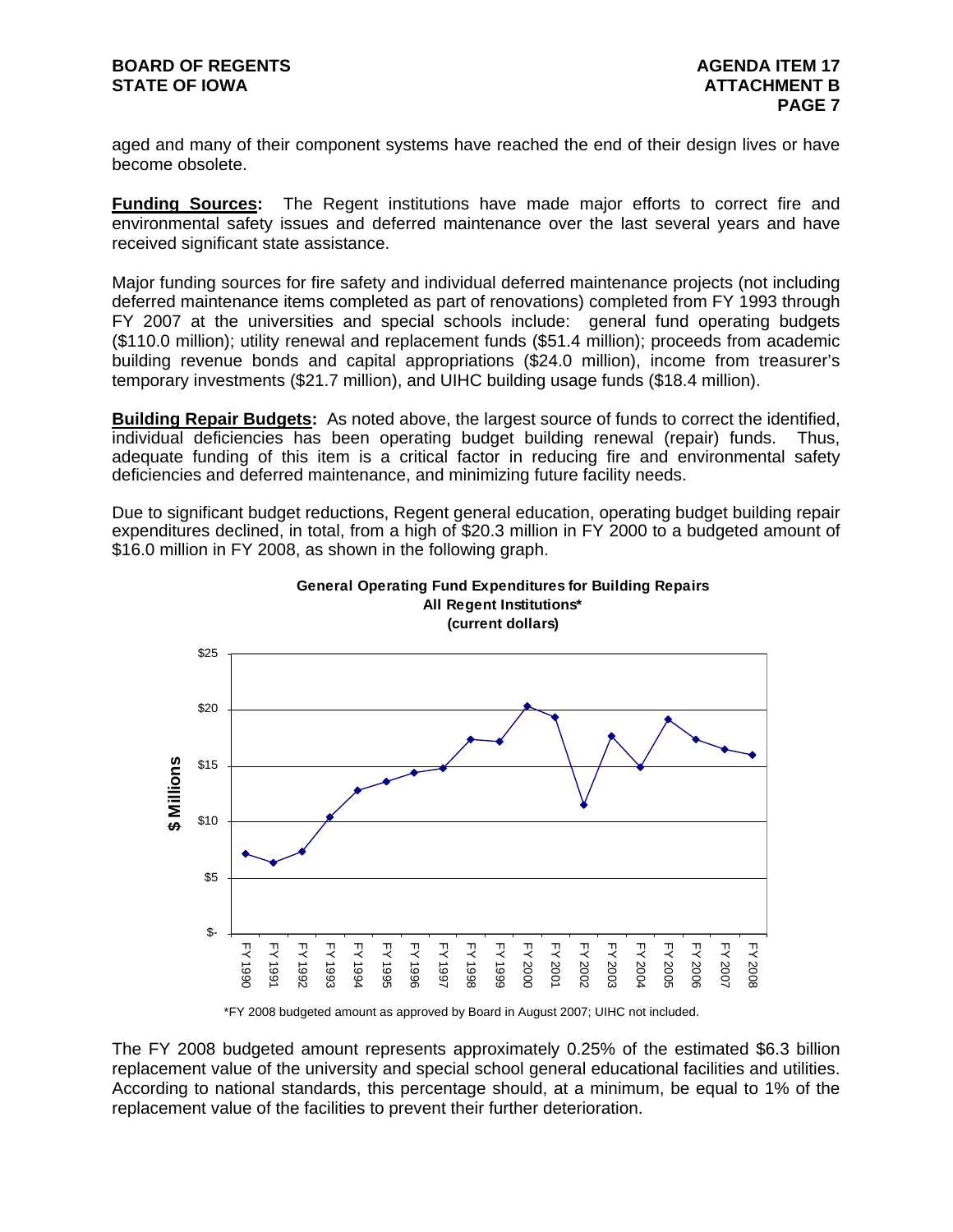# **ANALYSIS**

The budget reductions of the mid-2000s led to an increase in deferred maintenance and hindered the institutions' capabilities to correct fire and environmental safety deficiencies. Maintenance cycles and preventative maintenance activities were delayed or eliminated, placing buildings and occupants more at-risk for unanticipated building system outages. The inabilities to make needed repairs/replacement of roofs, exterior building envelopes, windows, plumbing and electrical systems can cause further damage to the facilities, thus increasing the cost of future repairs. The 2007 legislation authorizing a number of renovation projects at the Regent universities will significantly help address the backlog of deferred maintenance.

**Fire and Environmental Safety:** From FY 1993 (the first year in which data were collected) through FY 2007, fire safety projects completed totaled \$49.7 million in general fund facilities, including UIHC (an average of \$3.3 million per year). Projects planned for or continued in FY 2008 total \$4.2 million. Institutional data are shown on Table 1, Page 11.

The institutions indicate that \$9.3 million are needed to correct fire safety deficiencies in general fund and UIHC facilities identified in past inspections by the State Fire Marshal and other external entities as shown below.

| (จ Thousands)                                                                                                                                                                                                                   |               |                                      |  |  |  |  |  |  |  |  |
|---------------------------------------------------------------------------------------------------------------------------------------------------------------------------------------------------------------------------------|---------------|--------------------------------------|--|--|--|--|--|--|--|--|
|                                                                                                                                                                                                                                 |               | <b>Fall 2007</b><br><u>(FY 2008)</u> |  |  |  |  |  |  |  |  |
| SUI (includes Oakdale)                                                                                                                                                                                                          | \$            | 6,481.7                              |  |  |  |  |  |  |  |  |
| U <sup>2</sup>                                                                                                                                                                                                                  |               | 1,087.0                              |  |  |  |  |  |  |  |  |
| ISU <sup>3</sup>                                                                                                                                                                                                                |               | 1,219.5                              |  |  |  |  |  |  |  |  |
| UNI                                                                                                                                                                                                                             |               | 400.0                                |  |  |  |  |  |  |  |  |
| $\mathsf{ISD}^4$                                                                                                                                                                                                                |               |                                      |  |  |  |  |  |  |  |  |
| <b>IBSSS</b>                                                                                                                                                                                                                    |               | 100.0                                |  |  |  |  |  |  |  |  |
| Total                                                                                                                                                                                                                           | \$            | 9,288.2                              |  |  |  |  |  |  |  |  |
| <sup>1</sup> Includes items identified by State Fire Marshal's Office<br>and other external entities; excludes work in buildings to<br>be demolished, and for which waivers from the State Fire<br>Marshal are to be requested. |               |                                      |  |  |  |  |  |  |  |  |
| dentified deficiencies reported to JCAHO<br>Commission<br>on<br>Organizations).                                                                                                                                                 | Accreditation | (Joint<br>Healthcare<br>of a         |  |  |  |  |  |  |  |  |
|                                                                                                                                                                                                                                 |               |                                      |  |  |  |  |  |  |  |  |

# **FIRE SAFETY DEFICIENCIES Additional Funding Needed to Correct Fire Safety Deficiencies**

**Identified by External Entities<sup>1</sup> General Fund Facilities (\$ Thousands)** 

<sup>3</sup>Does not reflect the findings of the inspection conducted by the State Fire Marshal's Office in the summer of 2007.

<sup>4</sup> Excludes work which would be included in the renovation of the east wing of Giangreco Hall.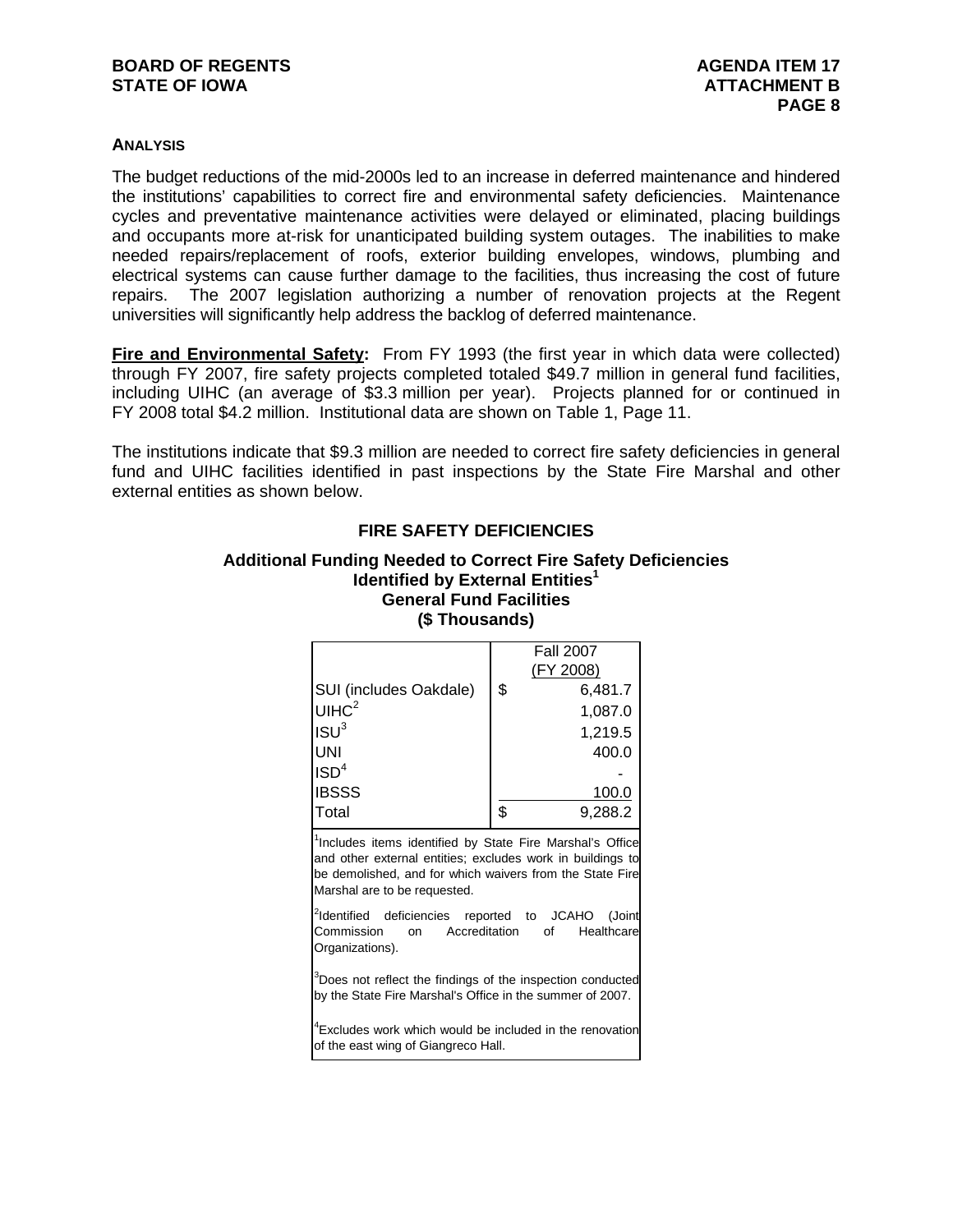Institutional estimates of the additional funding needed to correct fire safety deficiencies have not changed significantly from Fall 2006 to Fall 2007 with the exception of the University of Iowa, which reported an increase of approximately \$1.2 million (from \$5.3 million to \$6.5 million) in the funds needed to correct the fire safety deficiencies. The University reports that this increase is due primarily to the receipt of reports and estimates for the 2006 inspections which arrived in the second half of FY 2007.

Recent, current, or funded renovation projects have corrected or will correct many fire safety deficiencies.

The institutions report that they have developed the necessary plans to address campus environmental safety issues.

**Deferred Maintenance:** From FY 1993 through FY 2007, deferred maintenance projects totaling \$192.5 million (an average of \$12.8 million per year) were completed by the Regent institutions in general fund buildings and utilities. Projects planned for or continued in FY 2008 total \$30.5 million. Institutional data are shown on Table 2, Page 12. Deferred maintenance can also be corrected as part of a major renovation project; deferred maintenance projects which have corrected or will correct a significant amount of deferred maintenance are also included on Table 2.

The table on the following page summarizes the deferred maintenance reported by the institutions. (Dollar amounts for projects to be undertaken in FY 2008 and the deferred maintenance components of ongoing and funded renovation projects are not included.)

The amount of reported deferred maintenance for Fall 2007 is \$2.7 million (0.6%) higher than the amount reported in Fall 2006. The total amount increased from \$456.5 million to \$459.2 million. These sums are in current dollars; higher construction costs would have increased the Fall 2006 amount to approximately \$479 million in current dollars.

The University of Iowa, the University of Northern Iowa, and Iowa Braille and Sight Saving School all report decreases in the total amount of deferred maintenance (Fall 2007 compared to Fall 2006) when the deferred maintenance items to be corrected through renovation projects authorized by the 2007 bonding authorization are excluded from the totals. The University of Iowa has indicated that approximately \$8.6 million in deferred maintenance will be corrected through the construction of the College of Public Health Academic Building (to be located on the site of the International Center which will be demolished), Old Music Renovation, and Pentacrest Renewal - HVAC Modernization projects. It is anticipated that the authorized Electrical Distribution, Phase 2 and Sabin Hall Renovation projects at the University of Northern Iowa will correct approximately \$8.1 million in deferred maintenance.

The University of Iowa's current estimate of the amount of deferred maintenance in buildings is based upon the assessment undertaken by ISES Corporation, with adjustments for the correction of deferred maintenance which will occur as part of the renovations authorized by the 2004 and 2007 bonding legislation.The University reports that the assessment and resulting database provide detailed information about current building conditions and deficiencies, the variance of existing building conditions to current codes, and the anticipated near term repair and replacement needs for building systems and components nearing the end of their life cycles. In the spring of 2006, ISES began a review of the University's major utility assets. The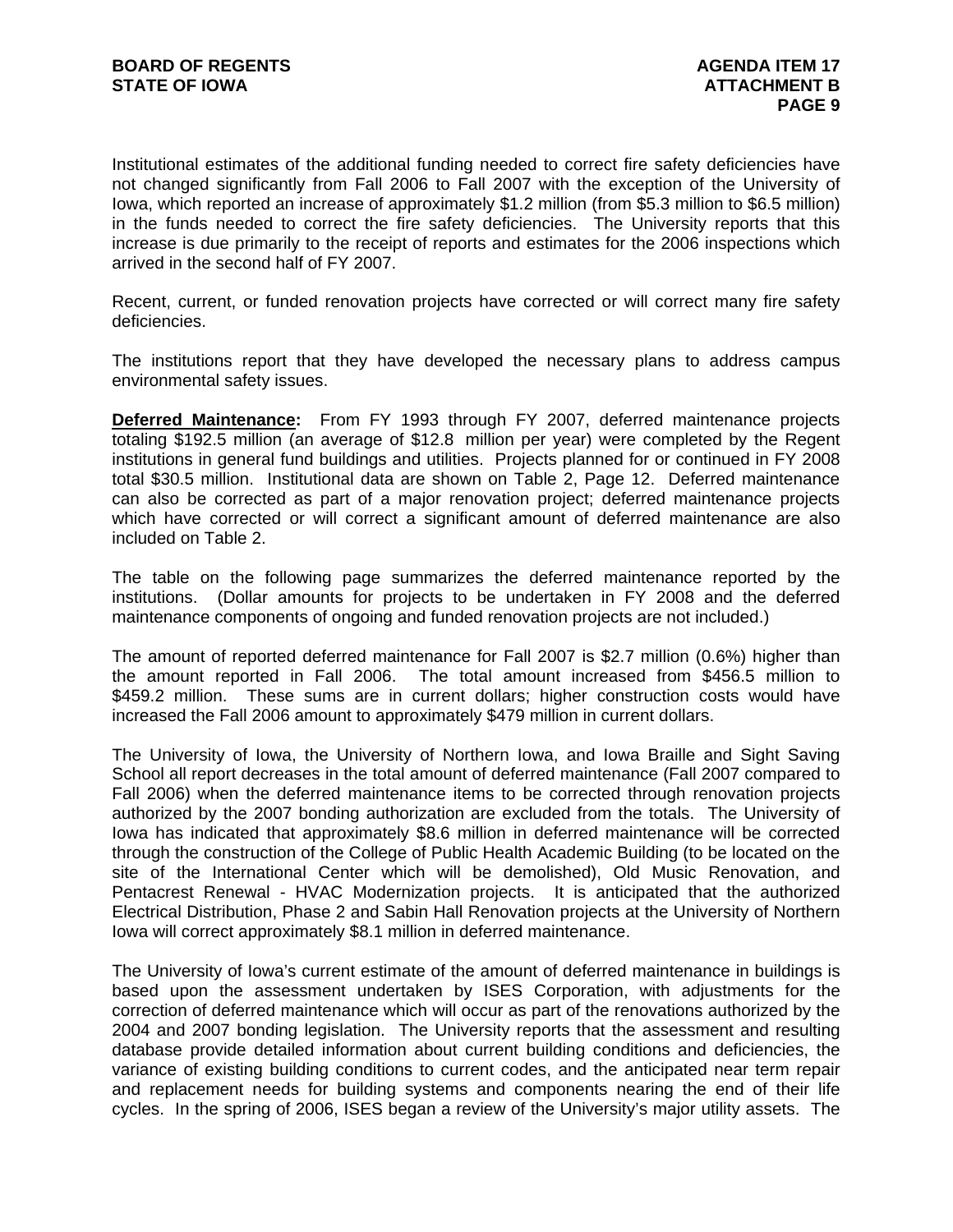University's utility staff is reviewing the study recommendations, which were received during the summer of 2007.

The University reports that due to the interrelationship of deferred maintenance, capital renewal and plant adaptation, ISES found that the University's deferred maintenance backlog could more than double within the next 10 years unless the University is able to reach a funding threshold that meets future capital renewal needs. To address this need, the University is targeting an increase in its building renewal funding commensurate with the growth of space on campus. As space is added, building renewal funds are being increased at a rate of 1.5% of the value of the added space.

Iowa State University reports that it has a comprehensive, systematic process for identifying its deferred maintenance needs. The methodology involves assessing all general fund buildings in eight different categories. The assessment takes into account the replacement value of the building, the value of the sub-systems within the building, the age of the building and its systems, and the condition of those systems. The process was expanded during FY 2005 to also include building specific assessments to create project estimates for repair and replacement of building system components, such as an air handler, exterior building entrance steps, etc.; the data are entered into the facilities management system which provides data base management.

In FY 2007, the deferred maintenance needs for each building at the University of Northern Iowa were updated from 2003 survey maintenance data, with input by custodial staff and maintenance personnel, and the buildings' occupants. Deferred maintenance was identified by category, i.e. roofs, interiors etc. The University reports that it is formulating recommendations to address additional deferred maintenance in FY 2008 from the 2007 bonding authorization.

| <b>Total Deferred Maintenance</b><br><b>General Fund Facilities and Utilities</b><br>Fall 2007 <sup>1</sup><br>(\$Thousands) |                    |                                                                  |            |            |               |                         |  |  |  |  |  |  |  |
|------------------------------------------------------------------------------------------------------------------------------|--------------------|------------------------------------------------------------------|------------|------------|---------------|-------------------------|--|--|--|--|--|--|--|
|                                                                                                                              | SUI <sup>3,4</sup> | <u>ISU</u>                                                       | <b>UNI</b> | <b>ISD</b> | <b>IBSSS</b>  | Total                   |  |  |  |  |  |  |  |
| Buildings <sup>2</sup><br><b>Utilities</b>                                                                                   | 16.422.0           | $$174,538.3$ $$182,804.0$ $$57,080.6$ $$1,620.0$ $$$<br>10.552.5 | 15.292.0   | 165.0      | 688.0<br>30.0 | \$416,730.9<br>42.461.5 |  |  |  |  |  |  |  |
| Total                                                                                                                        | 190.960.3<br>\$.   | $$193,356.5$ $$72,372.6$ $$1,785.0$                              |            |            | 718.0<br>\$.  | \$459.192.4             |  |  |  |  |  |  |  |

 ongoing or funded renovation projects. <sup>1</sup>Does not include dollar amounts for projects to be undertaken in FY 2008 and the deferred maintenance components of

<sup>2</sup>Includes site work.

 Laboratory; excludes the International Center which will be demolished as the site for the new Public Health facility. <sup>3</sup>Includes Oakdale and Oakdale Hall, all or a portion of which will be demolished upon completion of the new Hygienic

 2007 and are under review. 4 The utilities condition assessment report and recommendations of ISES Corporation were received in the summer of

The University of Iowa Hospitals and Clinics has not reported any deferred maintenance and indicates that it does not have any maintenance needs that meet the definition of deferred maintenance.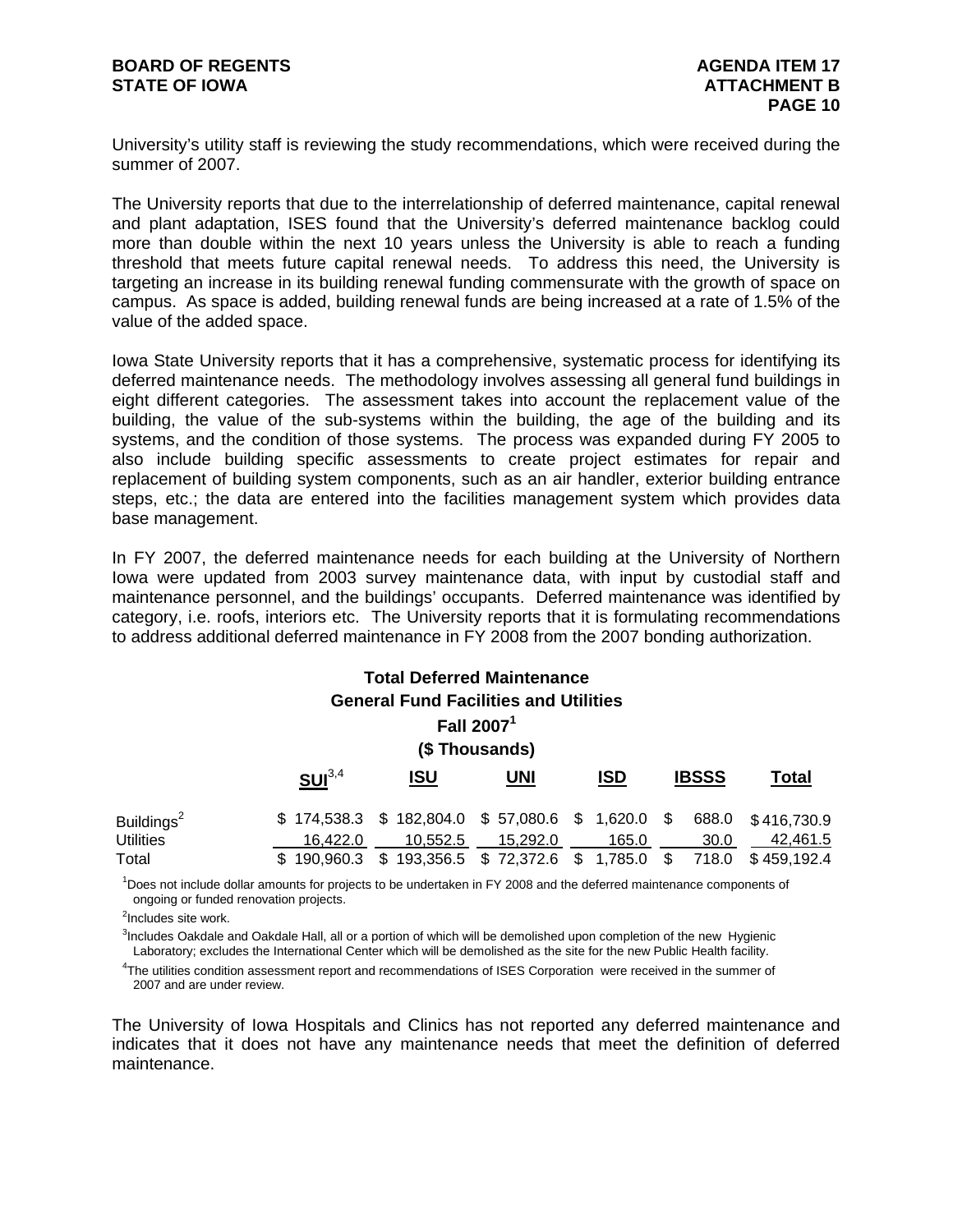#### **FIRE SAFETY PROJECTS\*GENERAL FUND FACILITIES(\$ Thousands) TABLE 1BOARD OF REGENTS, STATE OF IOWA**

|                                               | <b>SUI**</b> |          | <b>UIHC</b> |          | <u>ISU</u>    | UNI |         | <b>ISD</b> |                         | <b>IBSSS</b> |         | <b>Total</b>   |
|-----------------------------------------------|--------------|----------|-------------|----------|---------------|-----|---------|------------|-------------------------|--------------|---------|----------------|
| Projects:                                     |              |          |             |          |               |     |         |            |                         |              |         |                |
| <b>Completed Projects:</b>                    |              |          |             |          |               |     |         |            |                         |              |         |                |
| FY 1993                                       | \$           | 1.476.5  | \$          | 507.3    | \$<br>1,135.6 | \$  | 551.3   |            |                         | \$           | 11.0    | \$<br>3,681.7  |
| FY 1994                                       |              | 721.2    |             | 619.2    | 365.6         |     | 447.3   | \$         | 111.5                   |              | 6.9     | 2,271.7        |
| FY 1995                                       |              | 1,664.2  |             | 619.4    | 153.6         |     | 62.5    |            | 97.5                    |              | 10.9    | 2,608.1        |
| FY 1996                                       |              | 2,233.4  |             | 55.0     | 2,163.7       |     | 83.6    |            | 211.5                   |              | 4.0     | 4,751.2        |
| FY 1997                                       |              | 1,320.0  |             | 380.0    | 235.8         |     | 63.8    |            | 91.5                    |              | 41.2    | 2,132.3        |
| FY 1998                                       |              | 1,401.0  |             | 1,552.3  | 735.9         |     | 126.3   |            | 125.0                   |              | 8.1     | 3,948.6        |
| FY 1999                                       |              | 1,696.0  |             | 1,880.8  | 288.0         |     | 12.2    |            | 225.0                   |              | 8.4     | 4,110.4        |
| FY 2000                                       |              | 1,272.0  |             | 2,335.0  | 219.0         |     | 64.3    |            | 12.0                    |              | 1.0     | 3,903.3        |
| FY 2001                                       |              | 944.0    |             | 2,071.7  | 538.3         |     | 77.5    |            | 1.0                     |              |         | 3,632.5        |
| FY 2002                                       |              | 718.0    |             | 1,322.7  | 542.8         |     | 8.2     |            | 25.0                    |              |         | 2,616.7        |
| FY 2003                                       |              | 930.0    |             | 1,377.0  | 336.9         |     | 26.3    |            | 23.0                    |              | 65.0    | 2,758.2        |
| FY 2004                                       |              | 1,554.5  |             | 915.9    | 295.5         |     | 25.0    |            | 6.0                     |              |         | 2,796.9        |
| FY 2005                                       |              | 1,502.0  |             | 2,103.0  | 177.0         |     | 25.0    |            | 25.0                    |              |         | 3,832.0        |
| FY 2006                                       |              | 1,637.0  |             | 2,058.6  | 215.9         |     | 30.0    |            |                         |              | 1.7     | 3,943.2        |
| FY 2007                                       |              | 978.3    |             | 650.0    | 928.6         |     | 36.0    |            | 75.0                    |              | 4.7     | 2,672.6        |
| Subtotal                                      | \$           | 20,048.1 | \$          | 18,447.9 | \$<br>8,332.2 | \$  | 1,639.3 |            | \$1,029.0               |              | \$162.9 | \$<br>49,659.4 |
| Projects Planned for or Continued in FY 2008  | \$           | 1,045.0  | \$          | 1,087.0  | \$<br>1,069.0 | \$  | 80.1    | \$         | 600.4                   |              | \$355.2 | 4,236.7        |
| <b>Total</b>                                  | \$           | 21,093.1 | \$          | 19,534.9 | \$<br>9,401.2 | \$  | 1,719.4 |            | \$1,629.4               |              | \$518.1 | \$<br>53,896.1 |
| <b>By Source of Funds:</b>                    |              |          |             |          |               |     |         |            |                         |              |         |                |
| <b>Building Renewal / General University</b>  | \$           | 9,889.5  |             |          | \$<br>4,881.7 | \$  | 717.3   | \$         | 691.4                   |              | \$179.8 | \$<br>16,359.7 |
| Income from Treasurer's Temporary Investments |              | 7,052.0  |             |          | 542.8         |     | 174.8   |            |                         |              |         | 7,769.6        |
| Academic Building Revenue Bonds               |              | 2,587.6  |             |          | 2,925.7       |     | 826.0   |            |                         |              |         | 6,339.3        |
| Special and Capital Appropriations            |              | 1,000.0  |             |          | 1,000.0       |     |         |            | 885.0                   |              | 277.3   | 3,162.3        |
| University Hospital Building Usage Funds      |              |          | \$          | 19,534.9 |               |     |         |            |                         |              |         | 19,534.9       |
| Other                                         |              | 564.0    |             |          | 51.0          |     | 1.3     |            | 53.0                    |              | 61.0    | 730.3          |
| <b>Total</b>                                  | \$           | 21,093.1 | \$          | 19,534.9 | \$<br>9,401.2 | \$  | 1,719.4 |            | $\overline{\$}$ 1,629.4 |              | \$518.1 | \$<br>53,896.1 |

\*Does not include fire safety components of major renovation projects.

\*\*SUI - Excludes UIHC; includes projects approved and funded for FY 93 - FY 03; for FY 1993 also includes projects completed with Academic Building Revenue Bonds, 1991. Includes fire safety improvements in Old Capitol - Fire Restoration and Buildings Improvements and Chemistry Renovation projects.